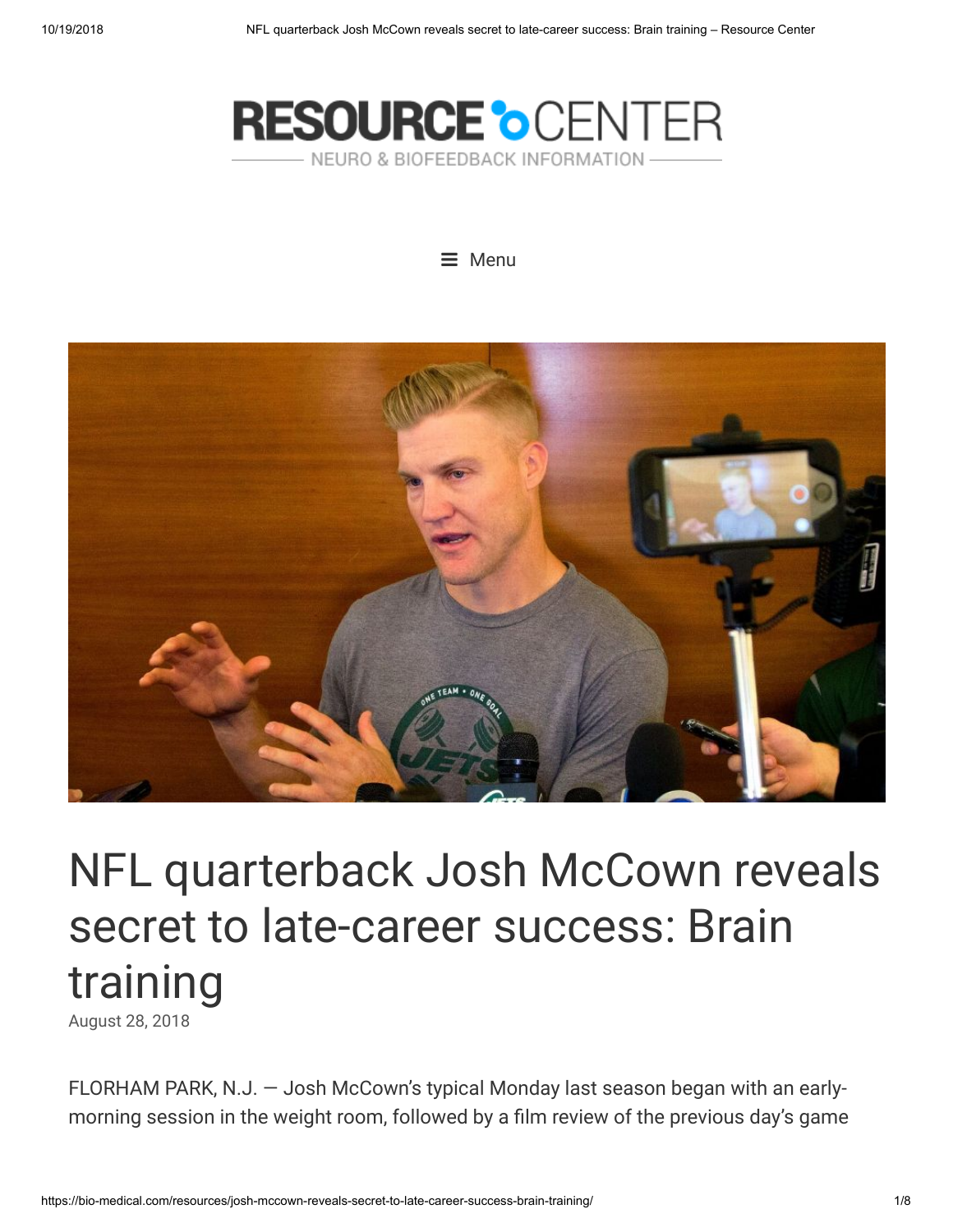and an early look at the next opponent. He capped his day with another round of strength and conditioning.

For his brain.

Unbeknownst to teammates and many in the organization, McCown participated in a program designed to help optimize cognitive performance. Throughout the season, he took a 30-mile Uber ride into Manhattan for weekly neuro feedback sessions that lasted 45 minutes to an hour. He passed the time in rush-hour traffic by studying game film on his tablet as he prepared for "my brain work," as he calls it. He followed up with his personal consultants by  $phone - two conversations per week.$  The objective, in layman's terms, was to create the best version of himself every Sunday.

McCown was skeptical the first time he wore the sensor-laden neuro cap, which resembles something out of a sci-fi movie, but it didn't take long to make him a believer. At 38, he felt better than ever, and his performance on the field provided the evidence. He set career highs in touchdown passes (18), yards (2,926) and completions (267) as he became a galvanizing force in his first season with the New York Jets.

After 14 years of conventional training, McCown decided to get into his mind  $-$  and he played out of it.

"I believe it was a big reason why I played at the level I played at," said McCown, who will continue the program this season as he attempts to fend off challengers Teddy Bridgewater and rookie Sam Darnold in a three-way quarterback battle that began with the first trainingcamp practice on Friday.

"Throughout the course of my career, I've been the in-between guy. I've been in several situations with a new head coach or they're rebuilding, starting over with the young guys. When you're in those situations, it's tough because the outcomes might not be great."

McCown kept it hush-hush last season because he didn't feel comfortable discussing as he navigated uncharted territory, but he agreed to share his story with ESPN with the hope of raising awareness of the benefits of brain training. It's a burgeoning field that has attracted many athletes, including fellow quarterbacks Tom Brady and Kirk Cousins.

For McCown, the idea was hatched two years ago, when he played for the Cleveland Browns and met Tommy Shavers at the team's facility. Shavers, invited by Hue Jackson to address the coaching staff, is a behavior and performance consultant who works with NFL and NCAA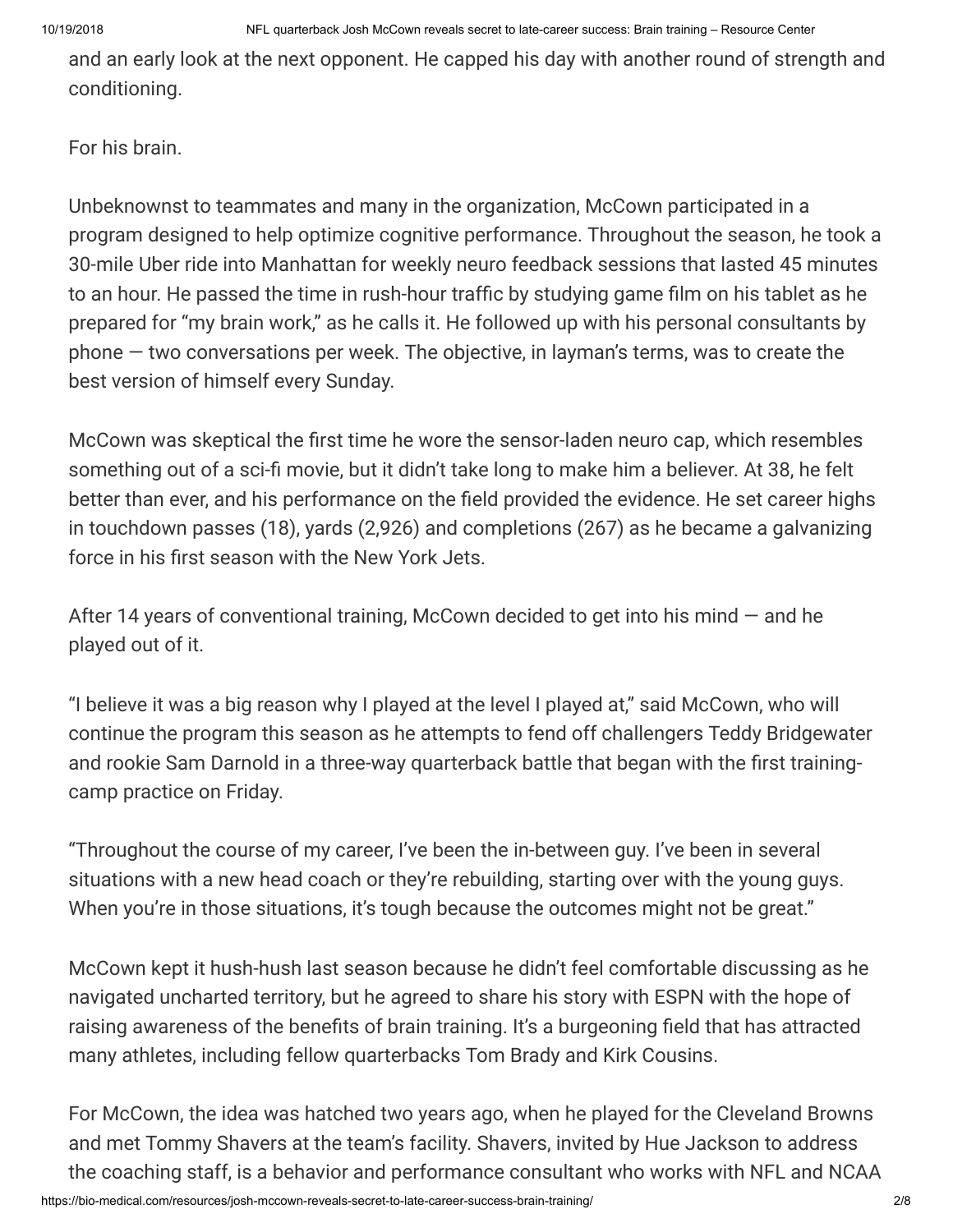teams. He's the co-founder of NESTRE, which bills itself as a company that specializes in neurocognitive strength training.

McCown was fascinated by Shavers, and he hired him last spring after signing with the Jets, his seventh NFL team. McCown declined to reveal the cost, but it ran him about \$25,000, according to a person familiar with the process. He did it for two reasons: He wanted to do everything possible to maximize the twilight years of his career, and he did it for brain health. Even though he's had only one documented concussion, McCown is mindful of the potential long-term effects of head trauma.

"Quite honestly, when I first sat down to do it, I was sitting there, and I'm kind of like, 'What the heck? What is this really? What am I getting into?'" he said with a laugh.

The process began in Florida, where McCown visited Shavers at his office for baseline testing. After that, Shavers flew to McCown's home in Charlotte, North Carolina, where they conducted a three-day introductory session with four to five hours per day. Based on data, Shavers formulated a program to improve McCown's cognitive weaknesses and maintain his strengths. He did one session per week during training camp, then ratcheted up the frequency during the regular season.

Soon, people inside and outside the organization were marveling at his inspired play, calling it a classic fountain-of-youth discovery. In reality, the only thing he discovered was his inner Josh.



McCown, flanked by William Lambos (left) and Tommy Shavers (right) after a game last season. Both work closely with McCown in his cognitive training. Courtesy Josh McCown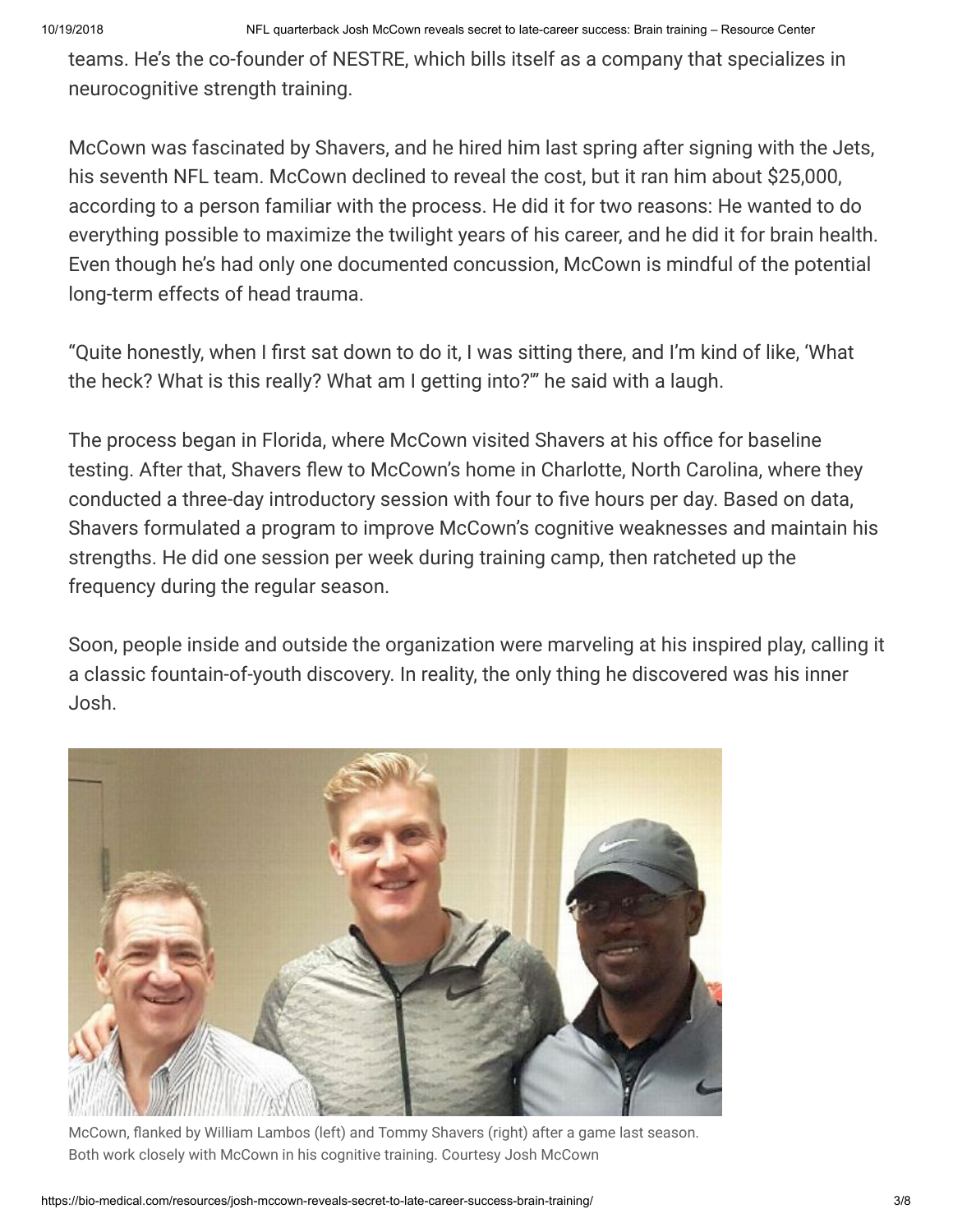"It just clicked for Josh. It just made sense," Shavers said. "It took him into a freedom of really being able to play at a level that he's known has always been in there, but having access to it and not being inhibited in real time was really the key. The game became fun for him to play the way he always wanted to play it."

Basically, Shavers and his partner, William Lambos, got inside McCown's head. In the brain business, they call it "popping the hood." They analyzed his engine, so to speak, and categorized his performance personality as "high cerebral." He got high marks for his memory and ability to process information, but he suffered from cognitive rigidity  $-$  i.e. overthinking.

Looking back on his career, McCown acknowledged a tendency to dwell on bad plays, bad games and bad practices. He believes that playing on so many losing teams (only one playoff season) has an impact on his psyche.

"What I learned the most is that I carried negativity and losses and the weight of these situations with me," he said. "Throughout the course of my career, I've been the in-between guy. I've been in several situations with a new head coach or they're rebuilding, starting over with the young guys. When you're in those situations, it's tough because the outcomes might not be great.

"I believe it had a negative effect on me to where I just allowed one negative thing to be bigger for me. It put me in a bad place. The 'here-we-go-again' mentality, over the course of a lot of years, can be harsh. Going into this last year, I wanted to go in with a clean slate. I don't know if 'reset my brain' is the right [phrase], but I wanted to reframe everything that had happened in the previous 15 years and attack it in a different way."

This might sound like psycho-babble  $-$  it does include an element of sports psychology  $$ but McCown believes the neuro feedback sessions produced tangible results. Wearing a neuro cap, which measures electrical activity in the brain, he sat in front of a computer monitor as his brain subconsciously performed conditioning exercises. Yes, really.

Example: In one session, he watched the movie "Good Will Hunting." When his brain was performing at an optimal level, the movie appeared in color. When he slipped below that level, it turned to black and white.

"It's one of those things where you get up and you say to yourself, 'What just happened other than I really enjoyed 'Good Will Hunting?'" McCown said with a laugh.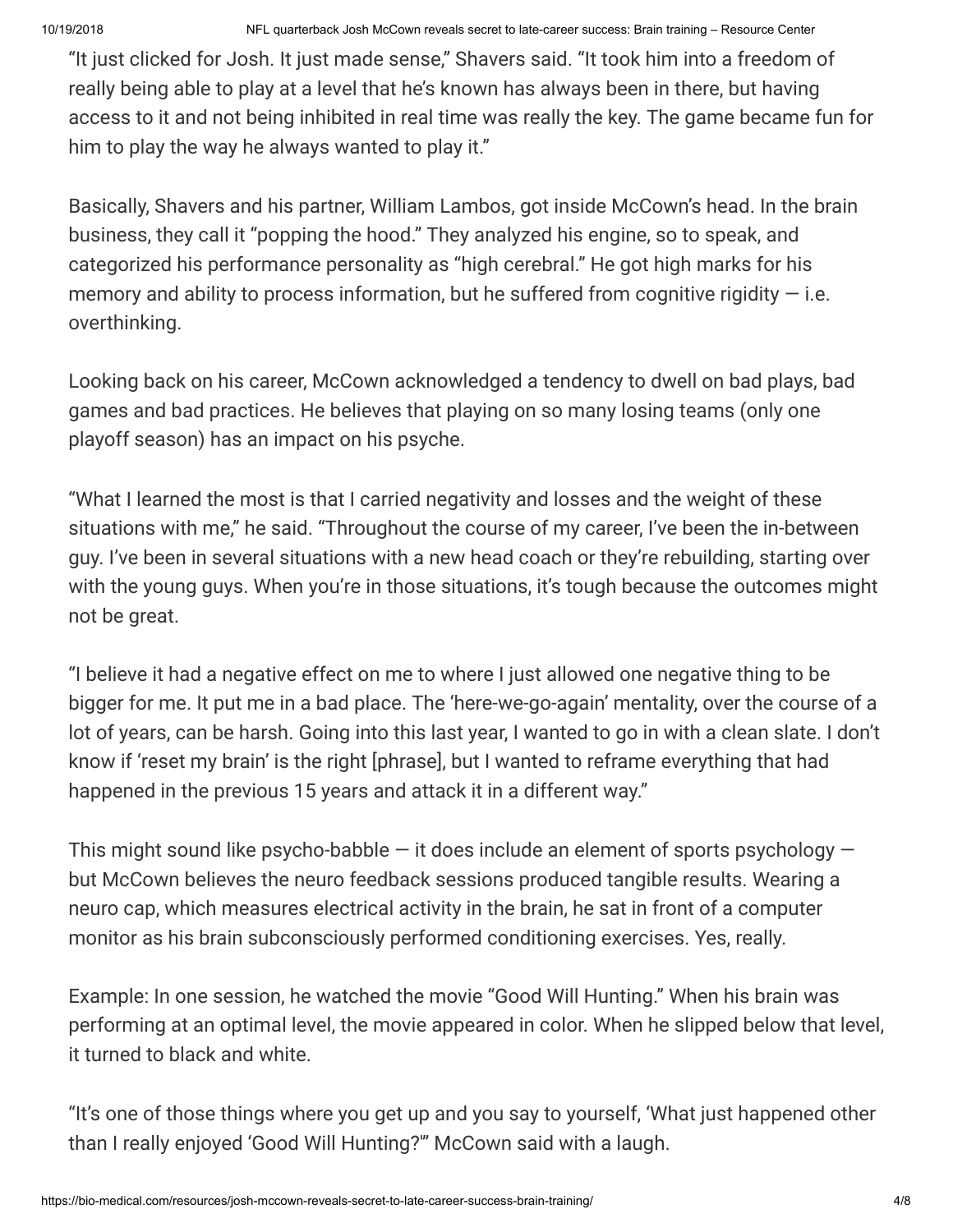When the brain meets the criteria close to the targeted state, Shavers said, the brain is rewarded  $-$  in this case, with Ben Affleck and Matt Damon showing up in color. That makes the brain desire to achieve the same activity, and it becomes easier with each reward. McCown used a weight-lifting analogy to describe the benefit. You might not get it on the first lift, but you build strength with each try.



Steve Orsini demonstrates the neurocognitive brain training that McCown undergoes during the season. Orsini was a captain at Notre Dame and a former athletic director at Central Florida and SMU. Photo courtesy Tommy Shavers

There's more to the protocol than brain sensors and various other gizmos. McCown relies on communication with Shavers and Lambos, who is a licensed psychologist with a postdoctoral certification in clinical neuropsychology. During the season, they talked Wednesday and Friday, discussing everything from McCown's mental state to the upcoming opponent. The conversations were specific, as they discussed plays from practice that worked and didn't work. They will follow the same routine this season.

Those are called framing sessions, and most occur by phone. Shavers won't forget the first one they shared.

On the eve of the Jets' preseason opener, McCown, expecting to play only one series, told Shavers exactly how he envisioned his night. He predicted an eight-play scoring drive against the Tennessee Titans, culminating with a touchdown pass. Sure enough, he did just that: eight plays, 78 yards, a 4-yard scoring pass to Charone Peake.

"I guess he's going to be good at this framing thing," Shavers thought to himself.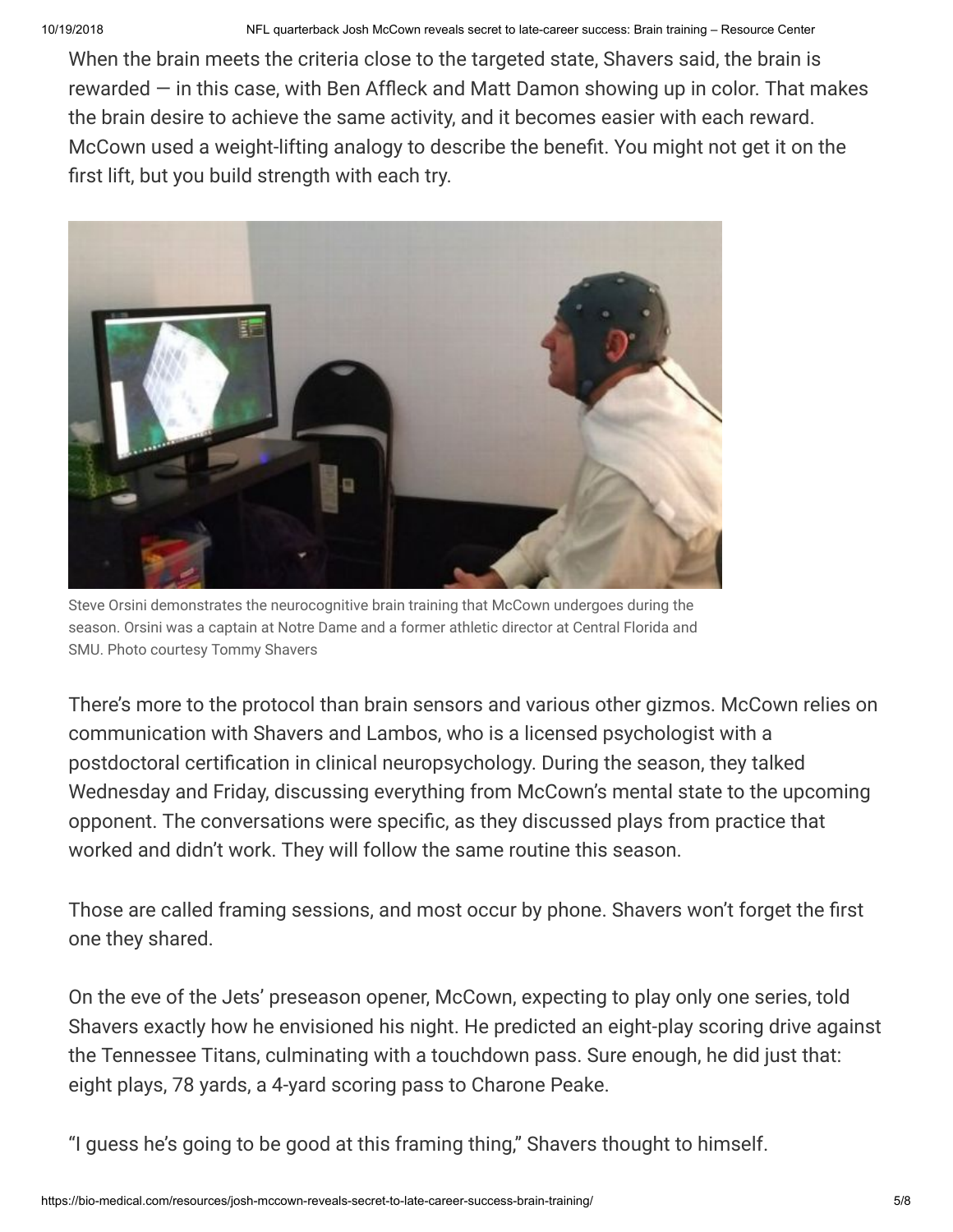McCown said the framing sessions are invaluable as he prepares for each game. He believes they changed his in-game thinking process and improved his ability to overcome adversity. Case in point: He played one of his best games last season against the Atlanta Falcons, completing 26 of 33 passes with no fumbles and no interceptions in monsoon-like conditions. A big reason, he said, was a Saturday-night face-to-face session with Lambos in which they discussed environmental influences and their impact on outcomes.

Ever the team player, McCown doesn't want to take credit away from his coaches and teammates for his renaissance year, but he did make significant strides in the area of cognitive flexibility, Shavers said.

Now there's a new challenge: With Darnold lurking, McCown — listed as No. 1 on the current depth chart — will be replaced at some point by the first-round pick. It could happen sooner than later.

"It's one of the things we've addressed," said Shavers, who played safety at the University of Central Florida before concussions ended his career in 1999. "It's a new variable."

McCown is the ideal mentor for Darnold, but his competitive fire still burns at 39. He isn't ready to surrender his job, but he wants to help the rookie's development. It's a delicate balance that has become McCown's new narrative.

"When Tommy and I first sat down, the idea was, 'Let's go play better than before,'" McCown said. "Me playing the best football I ever played can only help Sam, and it helps our team win games. Sam's time will come at some point. Whenever that is, I'll be supportive, but I don't think anybody will be mad if we're winning games, no matter who it is.

"That's my mindset. For me, going back and working with Tommy is the best way to get that accomplished."

Credit: Rich Cimini ESPN Staff Writer

Original article: http://www.espn.com/blog/new-york-jets/post/\_/id/76649/josh-mccownreveals-secret-to-late-career-success-brain-training

- [The "Mind Brain Dude"](https://bio-medical.com/resources/the-mind-brain-dude-takes-the-stage/) Takes the Stage
- How an Album Meant for Scientific Research [Became Therapy](https://bio-medical.com/resources/how-an-album-meant-for-scientific-research-became-therapy-for-its-co-creator/) for Its Co-Creator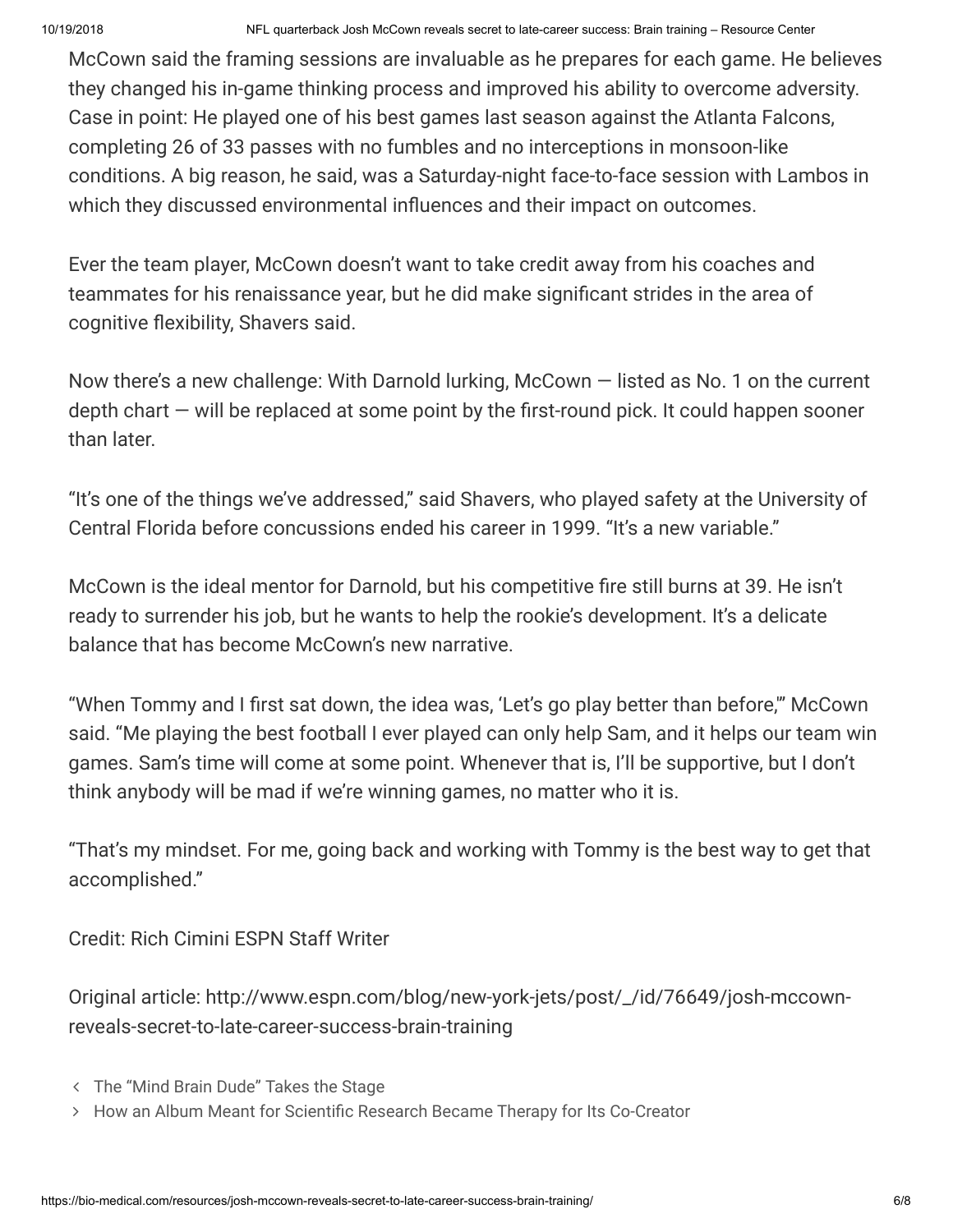# Leave a Comment

Name \*

Email \*

**Website** 

Post Comment

# Article Search

Search …

# Calendar of Events

## **October 26, 2018**

## **Heart Rate Variability: Applications to Common Medical and Emotional Disorders**

8205 Montréal/Toronto Blvd. Montréal, Québec H4X 1N1

"This workshop is accredited by BCIA to provide 6 hours of accredited continuing education toward BCIA recertification and includes 2 contact hours to review 4 HRV case studies that may be applied to Biofeedback and